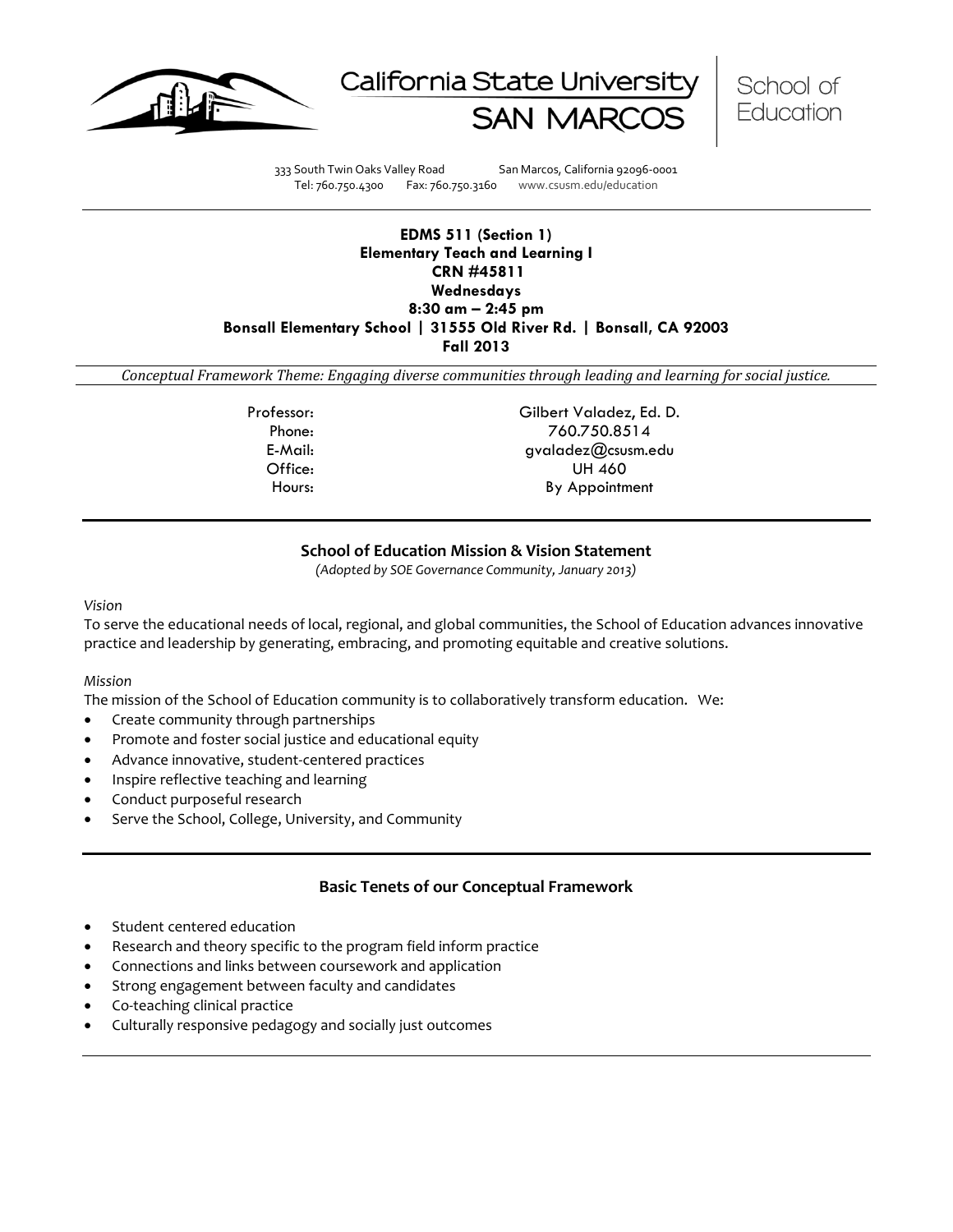## **COURSE DESCRIPTION**

Focuses on developing a preliminary understanding of learning theory and instructional practice in technologyintegrated and inclusive elementary classrooms.

## VALADEZ:

This course requires participation in public schools and other education-related contexts. This course is designed:

- to extend pre-service candidates' understandings about numerous philosophies of teaching and learning;
- to inform pre-service candidates about key concepts and procedures as they relate to students learning English and students with special education labels;
- to encourage further infusion of technology into curriculums.

### **Course Prerequisites:**

Admission to the Multiple Subject/CLAD Teacher Credential Program

## **Course Objectives:**

The purposes of this course are threefold:

- to expand pre-service candidates knowledge about general learning theories and experiences with a range of pedagogical practices;
- to enhance pre-service candidates' awareness of the multiple perspectives and learning styles that exist in diverse classrooms and other education-related settings;
- **to provide a safe environment for pre-service candidates' discussion of, and experimentation with, a variety of techniques and methods of instruction.**

#### **Required Texts**

- Wiggins and McTighne, (2000) *Understanding by Design* Association of Supervision and Curriculum Development
- Lemov, D., (2010) Teach Like a Champion, Josesy Boss Teacher Publication, , San Francisco, California.

#### **Authorization to Teach English Learners**

This credential program has been specifically designed to prepare teachers for the diversity of languages often encountered in California public school classrooms. The authorization to teach English learners is met through the infusion of content and experiences within the credential program, as well as additional coursework. Students successfully completing this program receive a credential with authorization to teach English learners. *(Approved by CCTC in SB 2042 Program Standards, August 02)*

## **STUDENT LEARNING OUTCOMES**

## **Teacher Performance Expectation (TPE) Competencies**

The course objectives, assignments, and assessments have been aligned with the CTC standards for the Multiple Subject Credential. This course is designed to help teachers seeking a California teaching credential to develop the skills, knowledge, and attitudes necessary to assist schools and district in implementing effective programs for all students. The successful candidate will be able to merge theory and practice in order to realize a comprehensive and extensive educational program for all students. You will be required to formally address the following TPEs in this course:

- TPE 6d Engaging and supporting all learners (Student Study Team Assignment)
- TPE 9 Creating & managing effective instructional time (Classroom Management Assignment)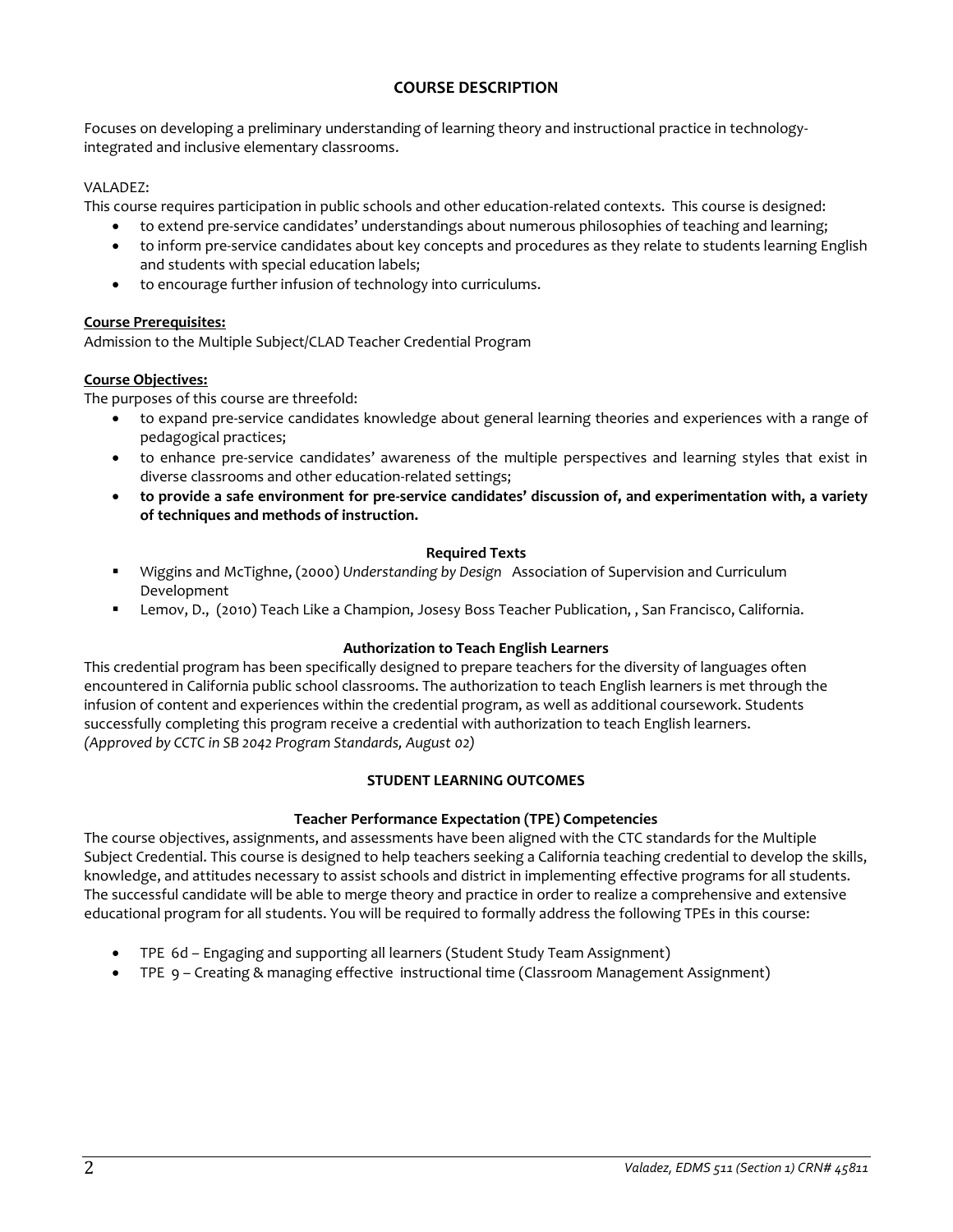#### **California Teacher Performance Assessment (CalTPA)**

Beginning July 1, 2008 all California credential candidates must successfully complete a state-approved system of teacher performance assessment (TPA), to be embedded in the credential program of preparation. At CSUSM this assessment system is called the CalTPA or the TPA for short.

To assist your successful completion of the TPA, a series of informational seminars are offered over the course of the program. TPA related questions and logistical concerns are to be addressed during the seminars. Your attendance to TPA seminars will greatly contribute to your success on the assessment.

Additionally, SoE classes use common pedagogical language, lesson plans (lesson designs), and unit plans (unit designs) in order to support and ensure your success on the TPA and more importantly in your credential program.

The CalTPA Candidate Handbook, TPA seminar schedule, and other TPA support materials can be found on the SoE website:<http://www.csusm.edu/education/CalTPA/ProgramMaterialsTPA.html>

### **Assessment of Professional Dispositions**

Assessing a candidate's dispositions within a professional preparation program is recognition that teaching and working with learners of all ages requires not only specific content knowledge and pedagogical skills, but positive attitudes about multiple dimensions of the profession. The School of Education has identified six dispositions – social justice and equity, collaboration, critical thinking, professional ethics, reflective teaching and learning, and life-long learning—and developed an assessment rubric. For each dispositional element, there are three levels of performance *unacceptable*, *initial target*, and *advanced target*. The description and rubric for the three levels of performance offer measurable behaviors and examples.

The assessment is designed to provide candidates with ongoing feedback for their growth in professional dispositions and includes a self-assessment by the candidate. The dispositions and rubric are presented, explained and assessed in one or more designated courses in each program as well as in clinical practice. Based upon assessment feedback candidates will compose a reflection that becomes part of the candidate's Teaching Performance Expectation portfolio. Candidates are expected to meet the level of *initial target* during the program.

## **School of Education Attendance Policy**

Due to the dynamic and interactive nature of courses in the School of Education, all students are expected to attend all classes and participate actively. At a minimum, students must attend more than 80% of class time, or s/he may not receive a passing grade for the course at the discretion of the instructor. Individual instructors may adopt more stringent attendance requirements. Should the student have extenuating circumstances, s/he should contact the instructor as soon as possible. *(Adopted by the COE Governance Community, December, 1997).*

**For this course**: If a student misses 20% or is late (or leaves early) for more than three sessions, the highest possible grade earned will be a "C". Please note you must earn a C+ or better to continue in the credential program. **Notification of absences does not automatically excuse a student from class. It is the responsibility of the student to meet with the instructor and discuss make up of class time or assignments.**

## **Students with Disabilities Requiring Reasonable Accommodations**

Students with disabilities who require reasonable accommodations must be approved for services by providing appropriate and recent documentation to the Office of Disable Student Services (DSS). This office is located in Craven Hall 4300, and can be contacted by phone at (760) 750-4905, or TTY (760) 750-4909. Students authorized by DSS to receive reasonable accommodations should meet with their instructor during office hours or, in order to ensure confidentiality, in a more private setting.

## **All University Writing Requirement**

In keeping with the All-University Writing Requirement, all 3 unit courses must have a writing component of at least 2,500 words (approximately). This will be met through written assignments.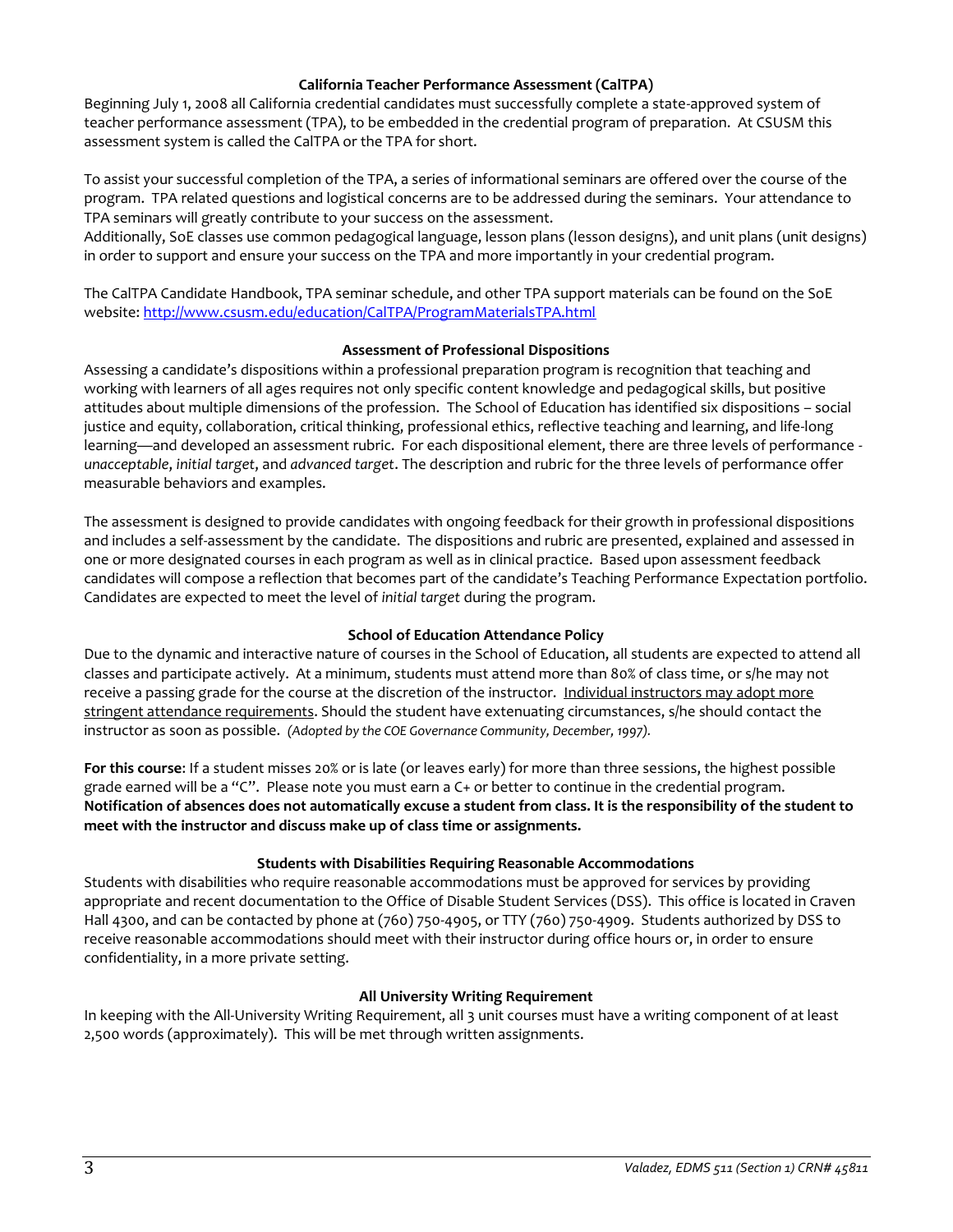### **CSUSM Academic Honesty Policy**

"Students will be expected to adhere to standards of academic honesty and integrity, as outlined in the Student Academic Honesty Policy. All written work and oral presentation assignments must be original work. All ideas/materials that are borrowed from other sources must have appropriate references to the original sources. Any quoted material should give credit to the source and be punctuated with quotation marks.

Students are responsible for honest completion of their work including examinations. There will be no tolerance for infractions. If you believe there has been an infraction by someone in the class, please bring it to the instructor's attention. The instructor reserves the right to discipline any student for academic dishonesty in accordance with the general rules and regulations of the university. Disciplinary action may include the lowering of grades and/or the assignment of a failing grade for an exam, assignment, or the class as a whole."

Incidents of Academic Dishonesty will be reported to the Dean of Students. Sanctions at the University level may include suspension or expulsion from the University.

#### **Plagiarism:**

As an educator, it is expected that each student will do his/her own work, and contribute equally to group projects and processes. Plagiarism or cheating is unacceptable under any circumstances. If you are in doubt about whether your work is paraphrased or plagiarized see the Plagiarism Prevention for Students website http://library.csusm.edu/plagiarism/index.html. If there are questions about academic honesty, please consult the University catalog.

### **Use of Technology:**

Students are expected to demonstrate competency in the use of various forms of technology (i.e. word processing, electronic mail, Moodle, use of the Internet, and/or multimedia presentations). Specific requirements for course assignments with regard to technology are at the discretion of the instructor. Keep a digital copy of all assignments for use in your teaching portfolio. All assignments will be submitted online, and some will be submitted in hard copy as well. Details will be given in class.

#### **Electronic Communication Protocol:**

Electronic correspondence is a part of your professional interactions. If you need to contact the instructor, e-mail is often the easiest way to do so. It is my intention to respond to all received e- mails in a timely manner. Please be reminded that e-mail and on-line discussions are a very specific form of communication, with their own nuances and etiquette. For instance, electronic messages sent in all upper case (or lower case) letters, major typos, or slang, often communicate more than the sender originally intended. With that said, please be mindful of all e-mail and on- line discussion messages you send to your colleagues, to faculty members in the School of Education, or to persons within the greater educational community. All electronic messages should be crafted with professionalism and care. Things to consider:

- Would I say in person what this electronic message specifically says?
- How could this message be misconstrued?
- Does this message represent my highest self?
- Am I sending this electronic message to avoid a face-to-face conversation?

In addition, if there is ever a concern with an electronic message sent to you, please talk with the author in person in order to correct any confusion.

#### **Course Requirements**

| Total                                              | 100 points |
|----------------------------------------------------|------------|
| Attendance/Participation                           | 10 points  |
| Management Plan Grid                               | 15 points  |
| TPA Lesson Plan Guide                              | 20 points  |
| Response to Intervention Action Plan               | 10 points  |
| Ability Case Study                                 | 10 points  |
| Peer Teaching Demonstration                        | 20 points  |
| Session Reflections and Discussion Forums15 points |            |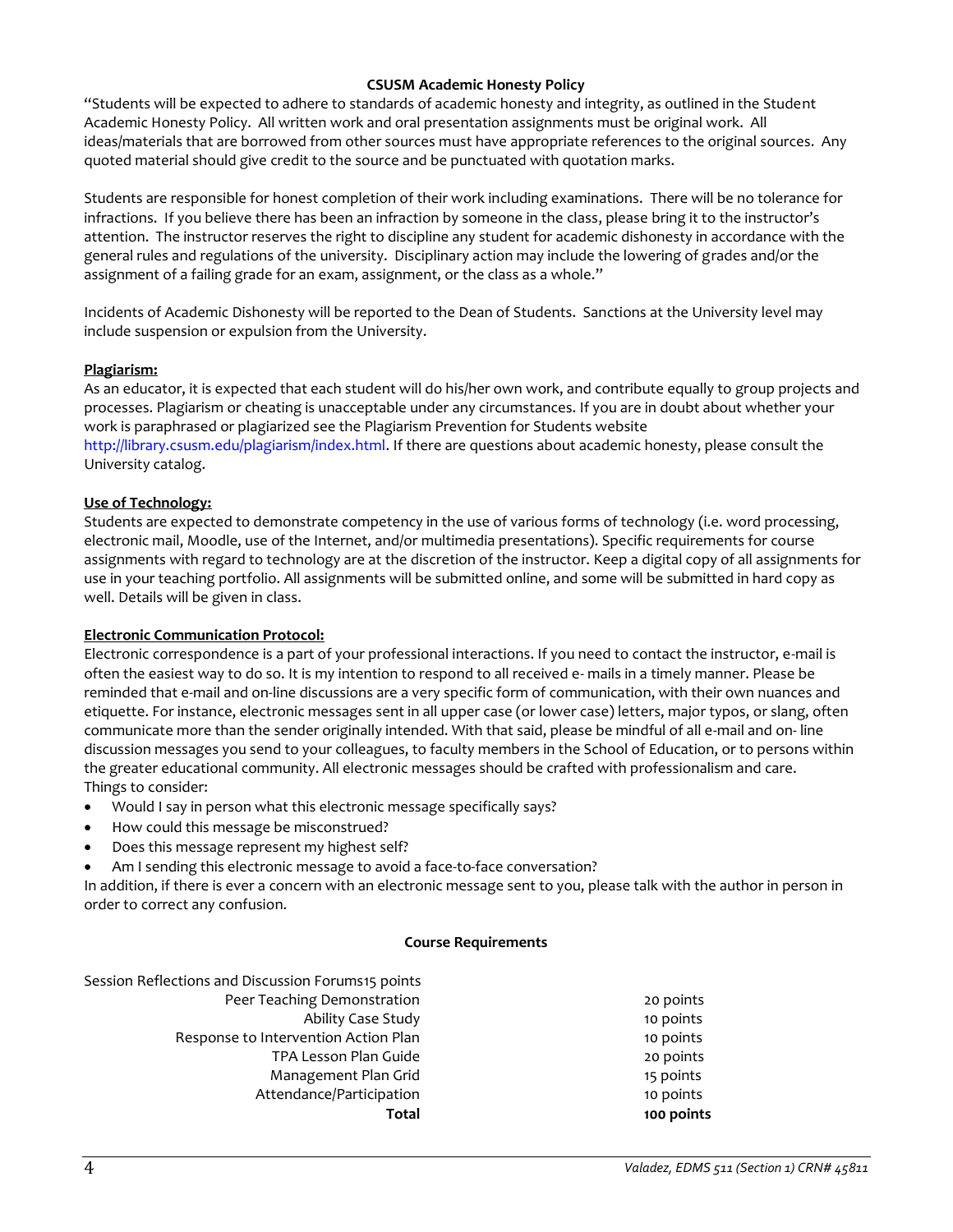#### **Assignments**

#### **Management Plan Grid 15 points**

In this activity you will fill in a classroom management grid as directed. You may brainstorm with others in class to work on your plan. The plan will consist of statements of your guiding principles of classroom management. For each principle you will describe two strategies that demonstrate how you will apply your principles. Each strategy will also include a rationale detailing how your strategies illustrated your classroom management principles. Your task will be to fill each square of the grid for five key elements of classroom management. You will also write a simple one page newsletter detailing your classroom rules, etc.

## **Peer Teaching Demonstration 20 points**

You are required to sign up to facilitate discussion on an assigned reading from *Teach Like a Champion* for one class session. You will work with a partner to prepare a 15-20 minute learning activity about the reading. The activity should engage the class and allow us to examine and apply the materials in a meaningful way. You will find a guide for peer presentations in the Cougar Course shell for this class. Follow this guide to complete your assignment.

### **Session Reflections and Discussion Forums 15 points**

Throughout the course you are required to submit session reflections and discussion forums dealing with a variety relevant course topics. These submissions are graded. Each submission is worth a point toward your grade. The directions for completing each of these entries are written into the Cougar course shell. Be sure to complete the reflections and discussion forums on time so as to not impede the discussions in this course.

### **TPA 11 Lesson Planning Grid 20 points**

In this course you will complete all of the Teacher Performance Assessment II. This will be completed during two workshop days at the start of the eight sessions. You will also revisit and edit your lesson plan throughout the eight weeks of our class. Your work will be conducted in small groups of 3-4 students. Each student will be required to submit a completed lesson plan at the end of the eight week class.

## **Ability Case Study Analysis 10 points**

This assignment requires you to take steps to modify your teaching plans to accommodate the varied learning needs you are presented with in the first few days/weeks of school. Please make both short (for the day or week) and longer (for the month or quarter) plans to address the needs of these students. You will be provided a template on the Moodle shell to complete your work. Completion of this assignment will require you use an ability matrix to create an action plan to address students with special needs.

#### **Response to Intervention Action Plan 10 points**

In this assignment you will revisit the case study analysis as part of learning about Response to Intervention. The RTI process involves carefully documenting the adaptations and modifications we have tried, and the resulting impact or lack of impact on academic achievement of students. You will come up with an action plan document what has been tried and how it has worked. It is not enough to plan for varied learning needs, we need to follow up to be sure our interventions have been effective, and if not, try new interventions to ensure each student achieves academically to the best of their ability. As was the case with the case study analysis, you will be provided a format for completing this assignment on the Moodle shell.

**Participation 10 points** You will be graded on your classroom participation. It is an expectation that you will behave in a professional manner. This will require that you approach your instructor, school personnel, and colleagues in a respectful manner that emphasizes problem solving. Your full attendance means you are not distracted by electronic equipment. As a rule, cell phones should be turned off or to the vibrate mode during class. Laptop computers are essential to the process of our learning; however, it is expected that all students will avoid recreational use of computers during class and that laptops will be put away at the request of the instructor. Of course, participation all includes the extent to which you participate in class discussion, how you interact with colleagues, and that you submit all discussion forums and session reflections on time.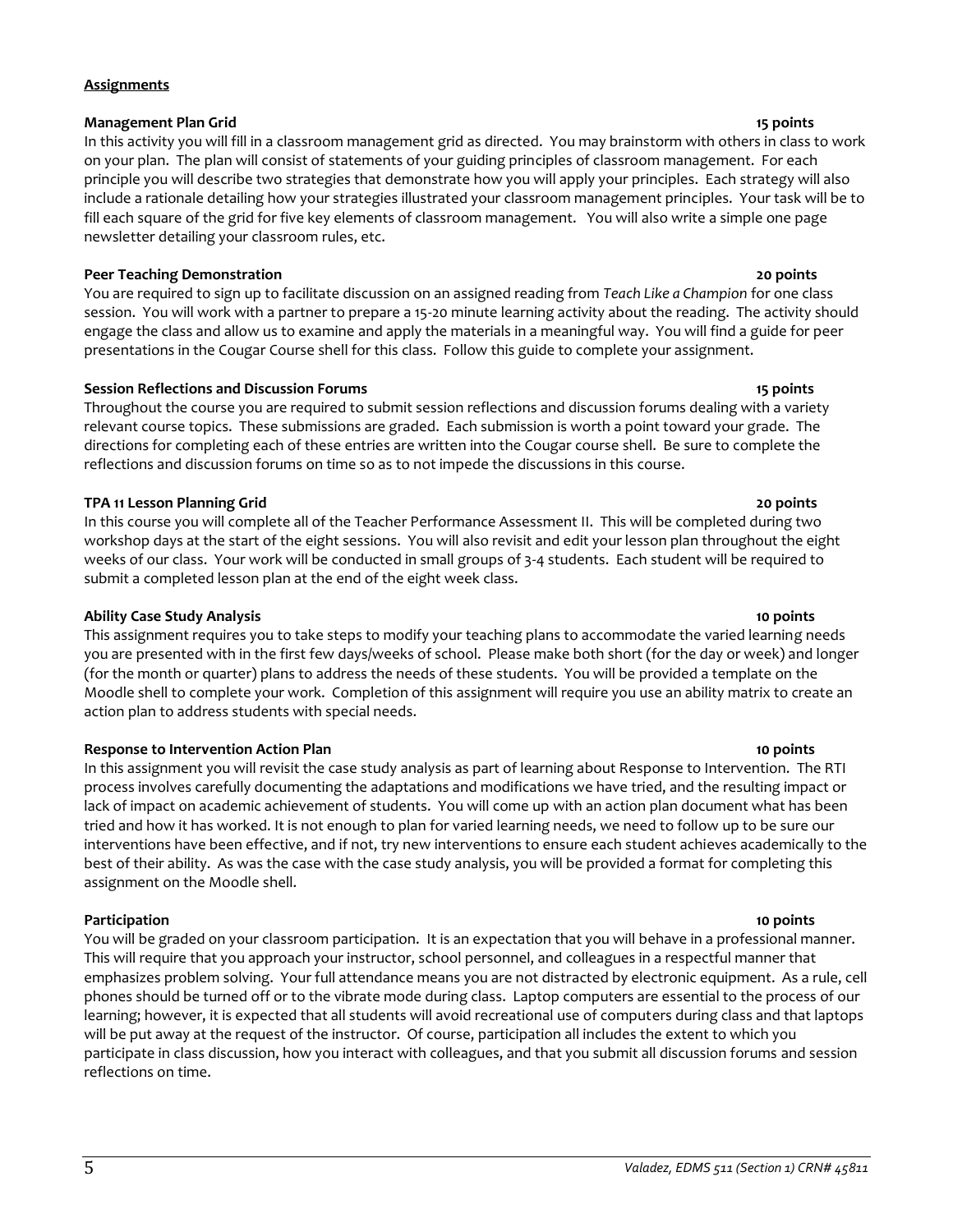## **Electronic Submissions of Assignments**

This course is paperless. All assignments are to be turned into the Moodle shell (a.k.a. Cougar Course) on time. Points will be deducted for late submissions as the work you do is essential to the discussions conducted in this course. Make sure you turn in the assignments in Word, 12 pt. font, in Times New Roman.

#### **Grading Standards**

All students will come prepared to class; readings and homework assignments are listed on the dates on which they are due.

All required work is expected to be on time. One grade level will be deducted for each class meeting for which it is late (e.g., an "A" assignment that is submitted one class session late will be marked down to a "B"). Unless prior instructor approval is secured, assignments will not be accepted three class sessions after which they are due. Exceptions will be handled on a case-by-case basis, as determined by the instructor.

It is expected that students will proofread and edit their assignments prior to submission. Students will ensure that the text is error-free (grammar, spelling), and ideas are logically and concisely presented. The assignment's grade will be negatively affected as a result of this oversight. Each written assignment will be graded approximately 80% on content and context (detail, logic, synthesis of information, depth of analysis, etc.), and 20% on mechanics (grammar, syntax, spelling, format, uniformity of citation, etc.). All citations, where appropriate, will use American Psychological Association (APA) format. Consult American Psychological Association (APA) Manual, 5<sup>th</sup> edition for citation guidance.

Grading will also include a component of "professional demeanor." Students will conduct themselves in ways that are generally expected of those who are entering the education profession. This includes but is not limited to:

- On-time arrival to all class sessions;
- Advance preparation of readings and timely submission of assignments;
- Respectful participation in all settings (e.g., whole group, small group, in/outside of class);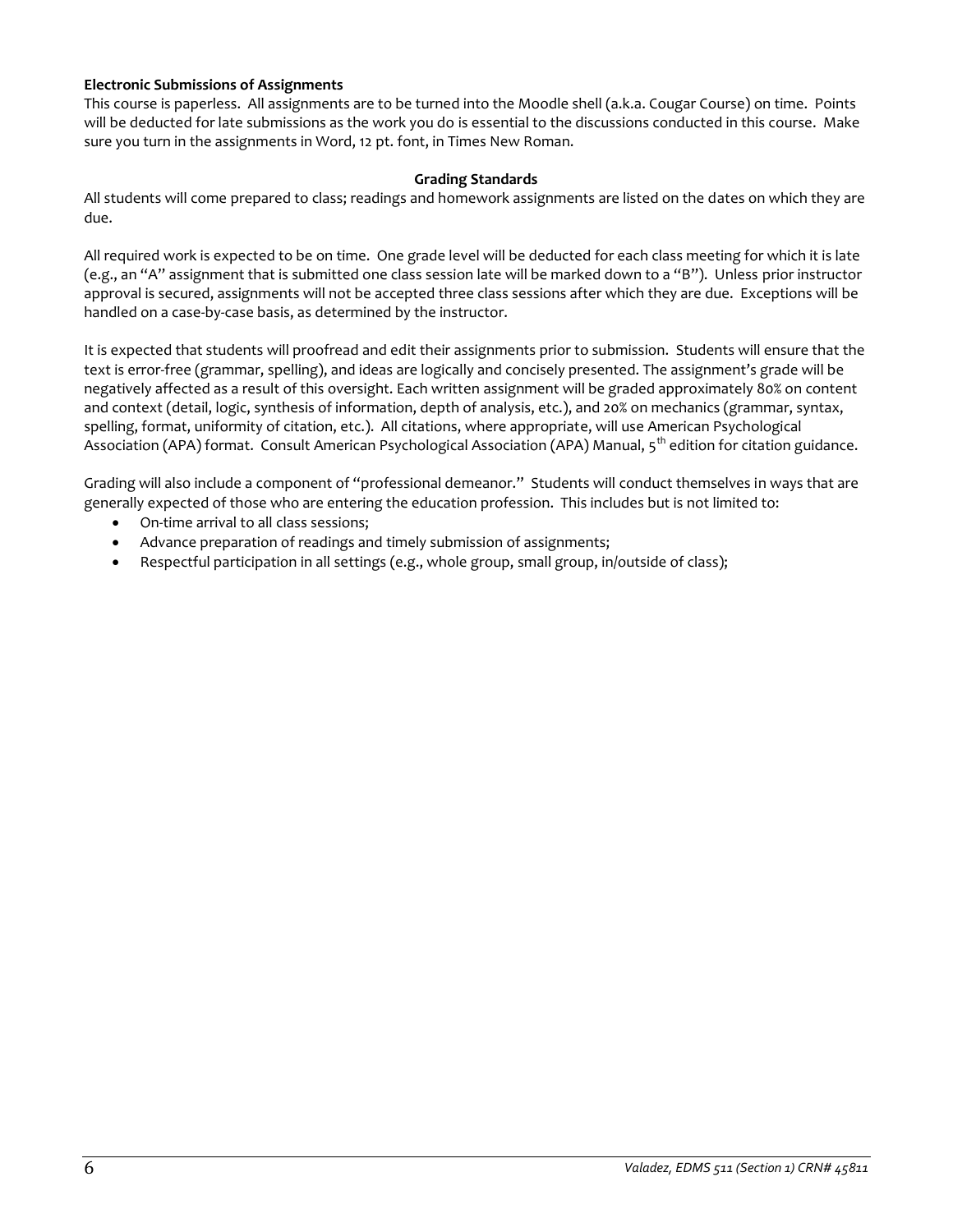# **Tentative Course Schedule**

| Date                       | <b>Topic</b>                                                        | <b>Readings &amp; Assignments Due</b>                                                           |
|----------------------------|---------------------------------------------------------------------|-------------------------------------------------------------------------------------------------|
| 08/28/13                   | Introduction/Course overview                                        | Read forward, the author, and introduction, and<br>Chapter two, Planning that ensures academic  |
|                            | Community building                                                  | achievement - Teach Like a Champion.                                                            |
|                            | Lesson planning workshop<br>Management issue: Planning for academic | Submit classroom introduction assignment.                                                       |
|                            | achievement                                                         | <b>Examine</b> TPA 2 materials to prepare for lesson<br>writing workshop.                       |
|                            |                                                                     | Submit session reflection.                                                                      |
| $\overline{2}$<br>09/04/13 | Lesson planning workshop, continued                                 | Read Chapter one, Setting high expectations - Teach<br>Like a Champion.                         |
|                            | Differentiation and universal access                                |                                                                                                 |
|                            |                                                                     | Browse the linked articles to prepare to teach a                                                |
|                            | Using an ability matrix for differentiation                         | diverse group of students.                                                                      |
|                            | Peer teaching presentation                                          | Review the management plan assignment.                                                          |
|                            | Management issue: Setting high academic                             | Group one: Prepare for peer teaching, Chapter one -                                             |
|                            | expectations.                                                       | Teach like a Champion.                                                                          |
|                            |                                                                     | Submit: session reflection.                                                                     |
| 3<br>09/11/13              | Six Facets of Understanding                                         | Read Chapter three, Structuring and delivering                                                  |
|                            |                                                                     | lessons - Teach Like a Champion, and "Six facets of                                             |
|                            | What is it to know?                                                 | understanding" article.                                                                         |
|                            | Peer teaching presentation                                          | Review the management plan grid and write down<br>any questions you have about this assignment. |
|                            | Management issue: Structuring and delivering                        |                                                                                                 |
|                            | lessons                                                             | Complete discussion forum, What does it mean to<br>know?                                        |
|                            |                                                                     | Group two: Prepare for peer teaching, Chapter<br>three, Teach Like a Champion.                  |
|                            |                                                                     |                                                                                                 |
|                            |                                                                     | Submit session reflection.                                                                      |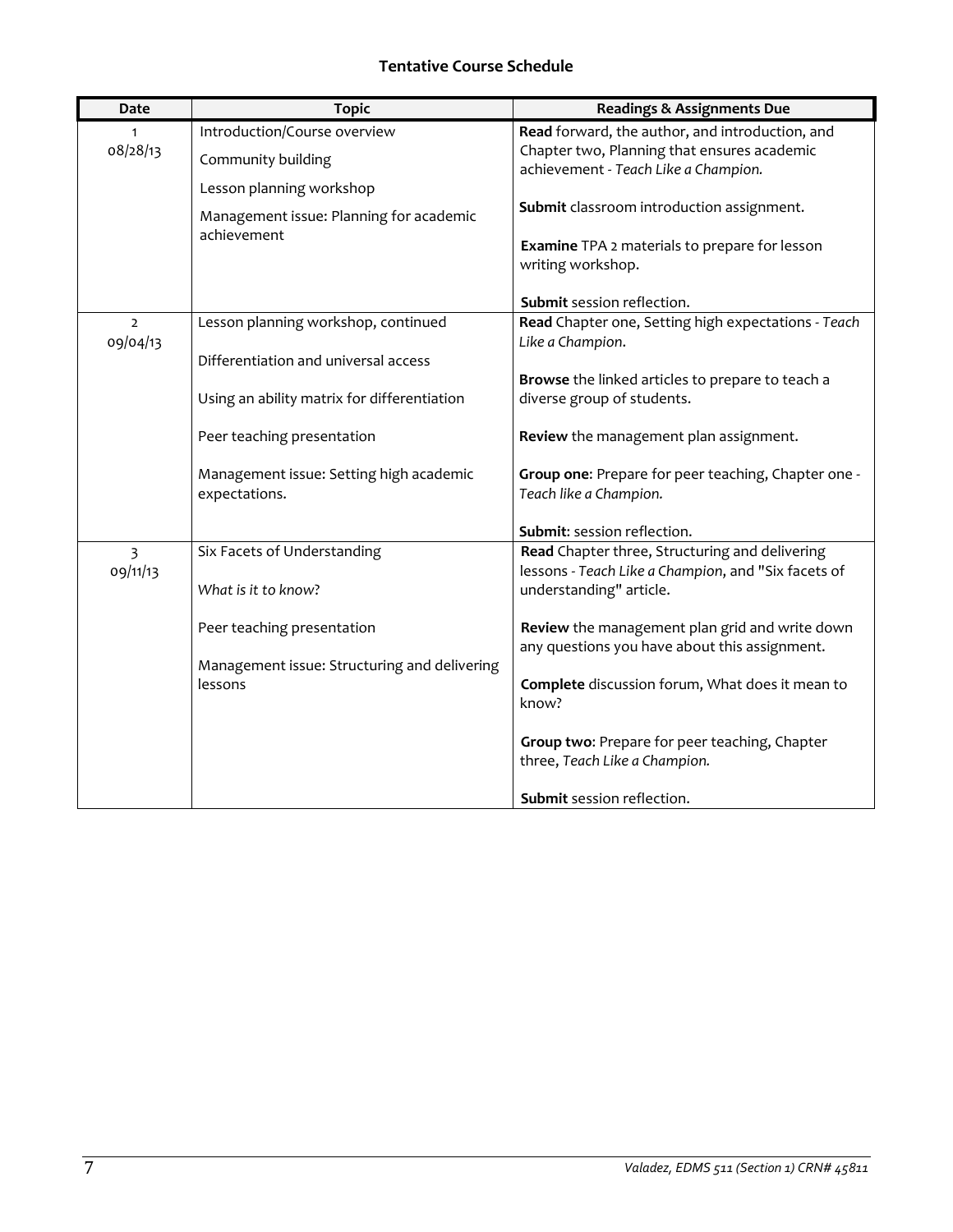| $\overline{4}$<br>09/18/13 | Overview of pre-assessment, formative, and<br>summative assessment strategies.                 | Read Chapter four, Engaging students in lessons -<br>Teach Like a Champion, and "Backward design 101"<br>article.                 |
|----------------------------|------------------------------------------------------------------------------------------------|-----------------------------------------------------------------------------------------------------------------------------------|
|                            | Introduction of principles of backward design<br>lesson planning<br>Peer teaching presentation | Browse all of the content links for assessment and<br>think about the question: What are the elements of a<br>quality assessment? |
|                            | Management issue: Engaging student is<br>lessons                                               | Complete discussion forum, Assessment sample and<br>reflection.                                                                   |
|                            |                                                                                                | Group three: Prepare for peer teaching, "Backward<br>design 101," turn in one page lesson plan.                                   |
|                            |                                                                                                | Group four: Prepare for peer teaching, Chapter four,<br>Teach Like a Champion.                                                    |
|                            |                                                                                                | Submit session reflection                                                                                                         |
| 5                          | Elements of Response to Intervention (RtI)                                                     | Read "Six guiding principles of RtI" article and all                                                                              |
| 09/25/13                   | teaching strategies for working with students<br>with special needs                            | three progress monitoring articles.                                                                                               |
|                            | Elements of progress monitoring in instruction                                                 | Browse the RtI Power Point and video.                                                                                             |
|                            |                                                                                                | Complete discussion forum, Monitoring student                                                                                     |
|                            | Case studies of monitoring process                                                             | progress example and reflection.                                                                                                  |
|                            | Peer teaching presentation                                                                     | Group five: Prepare to teach RtI Power Point and<br>article.                                                                      |
|                            | Management issue: RtI                                                                          |                                                                                                                                   |
|                            |                                                                                                | Submit session reflection and the ability case<br>analysis assignment.                                                            |
| 6<br>10/02/13              | Managing teacher and student stress                                                            | Read Chapter six, Setting and maintaining high<br>behavioral expectations - Teach Like a Champion and                             |
|                            | Overview of common student behavior issues                                                     | the article, "The ESL family science night".                                                                                      |
|                            | What is service learning?                                                                      | Complete discussion forum, Example of a classroom<br>management strategy and reflection.                                          |
|                            | Case studies of classroom management and<br>student behavior issues                            | Complete the assignment Student behavior case<br>study example.                                                                   |
|                            | Peer teaching presentation                                                                     |                                                                                                                                   |
|                            | Management issue: Setting and maintaining<br>high behavioral expectations                      | Group six: Prepare for peer teaching, Chapter six -<br>Teach Like a Champion.                                                     |
|                            |                                                                                                | Submit session reflection.                                                                                                        |